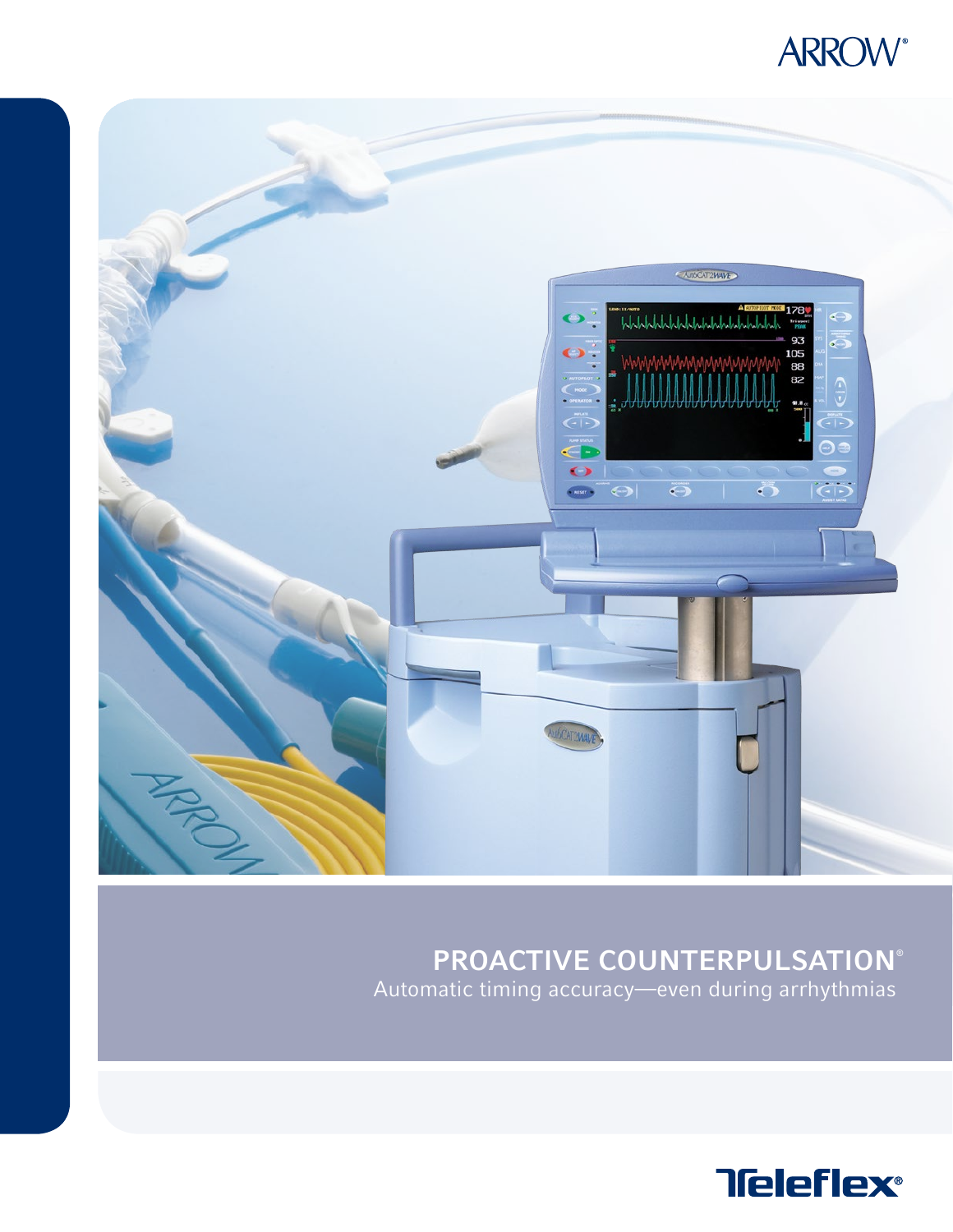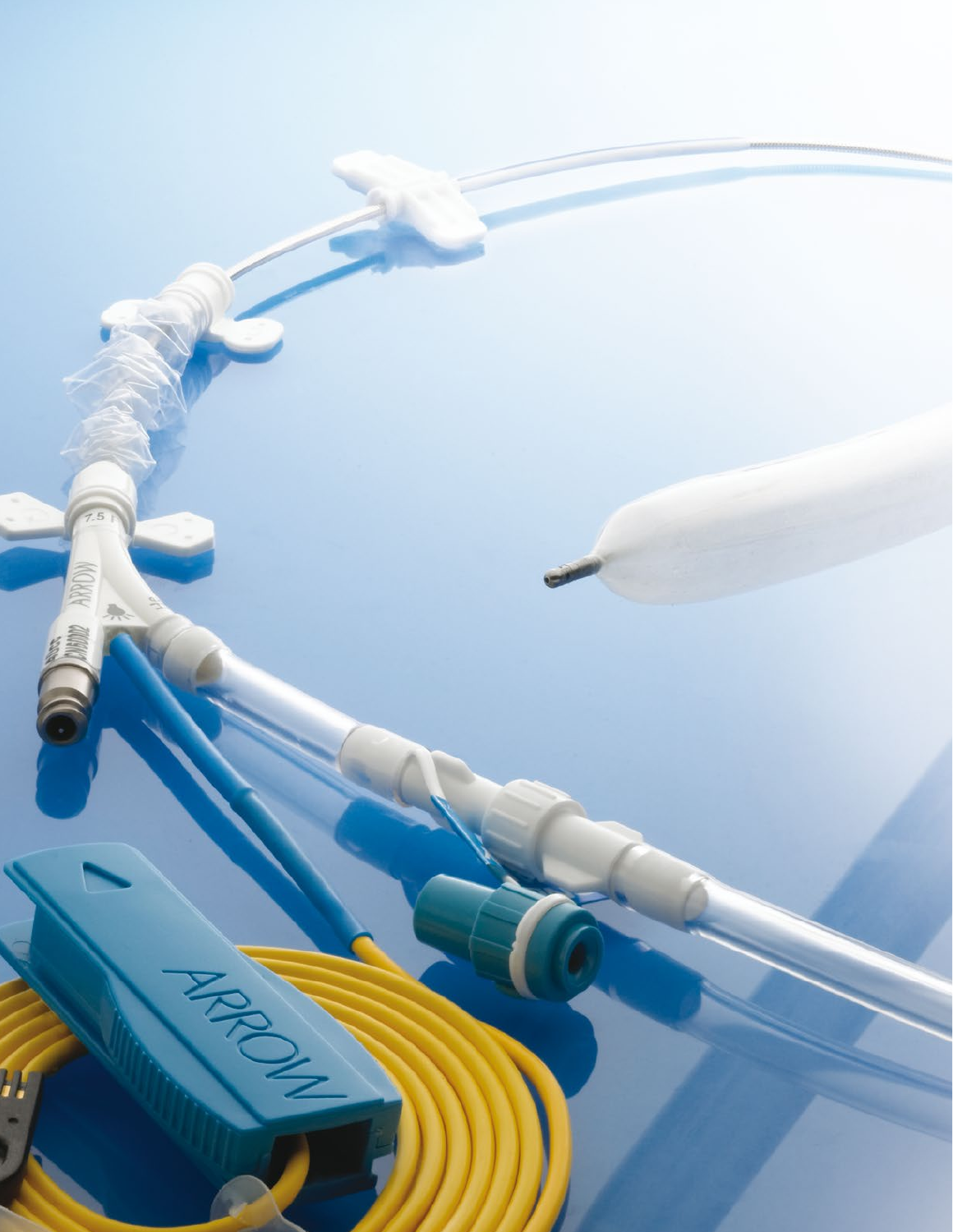# WELCOME TO A BREAKTHROUGH IN IABP THERAPY

Teleflex's Arrow International brand of innovative IABP therapy — called ProActive CounterPulsation — enables you to provide 98% inflation timing accuracy during IABP support — even when patients have severe arrhythmias<sup>1,2</sup>.

#### WHAT IS PROACTIVE COUNTERPULSATION?

ProActive CounterPulsation is the unique ability of the AutoCAT2 WAVE® system with FiberOptix® catheter technology to proactively anticipate individual AV closures before they occur and provide accurate inflation timing as well as triggering, even during severe arrhythmias. Don't settle for traditional "predictive timing" — get proactive with ProActive CounterPulsation.

## THE ANATOMY OF PROACTIVE COUNTERPULSATION

#### Arrow FiberOptix Catheter

Captures and transmits the high-fidelity AP signal at the speed of light, overcoming the delays seen with traditional fluid-filled AP signal systems

#### Proprietary WAVE® Algorithm

The brain of the pump calculates aortic flow based on the AP signal from the FiberOptix catheter for each beat rather than historic data from previous beats

#### Unique Aortic Flow Timing

Proactively determines AV closure with 98% inflation timing accuracy during IABP support — even when patients have severe arrhythmias<sup>1,2</sup>

## AutoPilot<sup>™</sup> Mode of Operation

Delivers simple, touch-of-a-button monitoring of, and response to, physiologic conditions to ensure consistent triggering and timing



The AutoCAT2 WAVE consistently tracks this severe arrhythmia and accurately times IAB inflation/deflation — that's ProActive CounterPulsation

1 Donelli A, Jansen JRC, Hoeksel B, et al. Performance of a real-time dicrotic notch detection and prediction algorithm in arrhythmic human aortic pressure signals. J Clin Monit. 2002;17:181-185.

2 Schreuder JJ, Castiglioni A, Donelli A, et al. Automatic intraaortic balloon pump timing using an intrabeat dicrotic notch prediction algorithm. Ann Thorac Surg. 2005;79:1017-1022.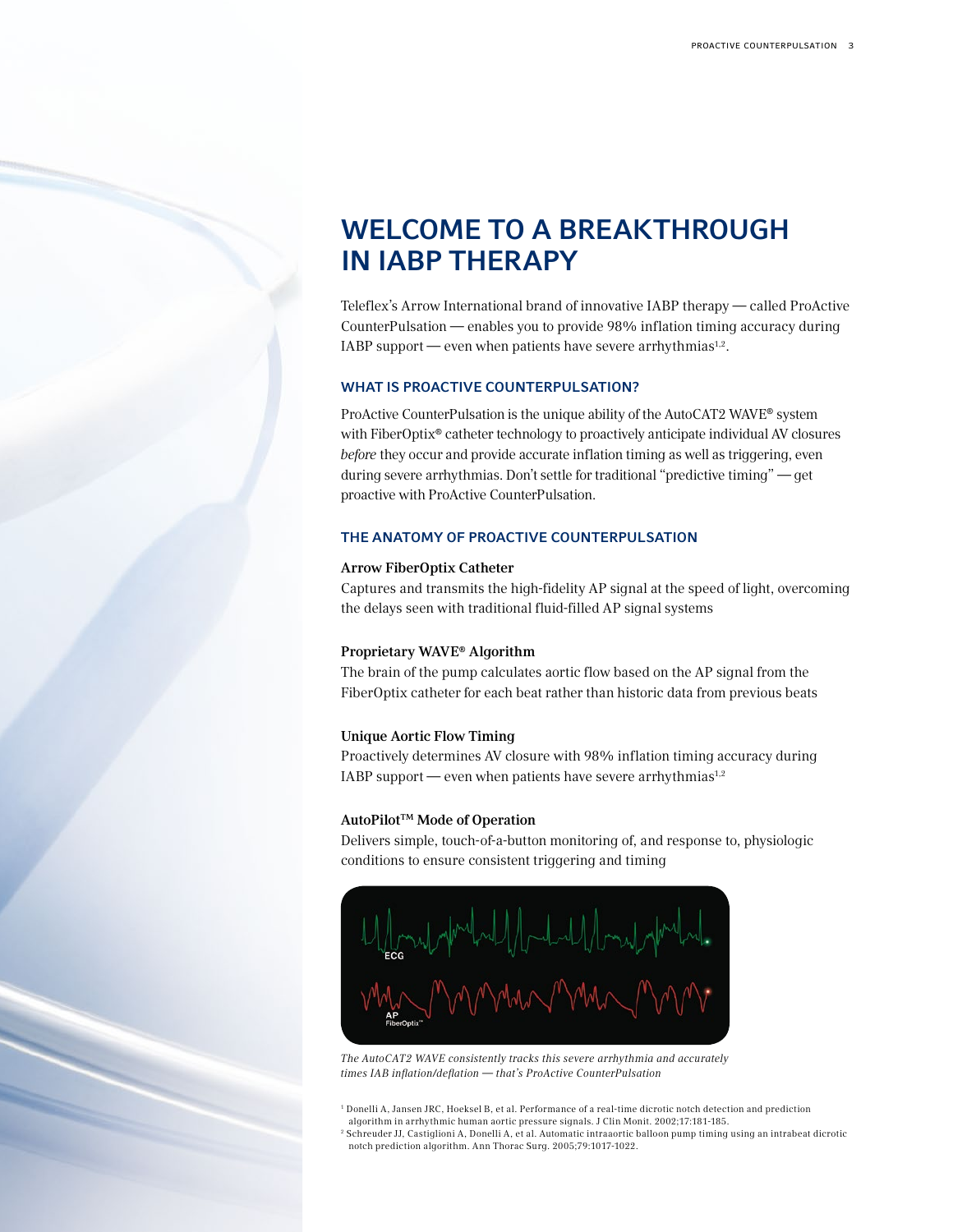# THE AUTOCAT2 WAVE Automaticity, proactivity, and much more.

# TIMING COMPARISON: PROACTIVE COUNTERPULSATION VS TRADITIONAL IABP SYSTEM



# INACCURATE TIMING CAN REDUCE THE EFFICACY OF IABP

Because the timing of fluid-filled systems is based on historic data, arrhythmic episodes can lead to poor performance in patient support. In this example, the fluid-filled system properly timed only 4 out of 16 beats.



# ACCURATE TIMING RESULTS IN OPTIMAL IABP PERFORMANCE

The AutoCAT2 WAVE sets the inflation point in real time, within the beat — even during arrhythmias. In this example, the AutoCAT2 WAVE properly timed inflation for all 16 out of 16 beats.



# EFFECTIVE IABP THERAPY CAN IMPROVE LEFT VENTRICULAR PERFORMANCE

Once the IABP is turned on, the PV loop indicates lower pressure and increased stroke volume. Simply turning the pump on increases cardiac output by as much as 18%–22% within just 3 beats when accurately timed. This direct patient benefit is evident in the PV loop shown here.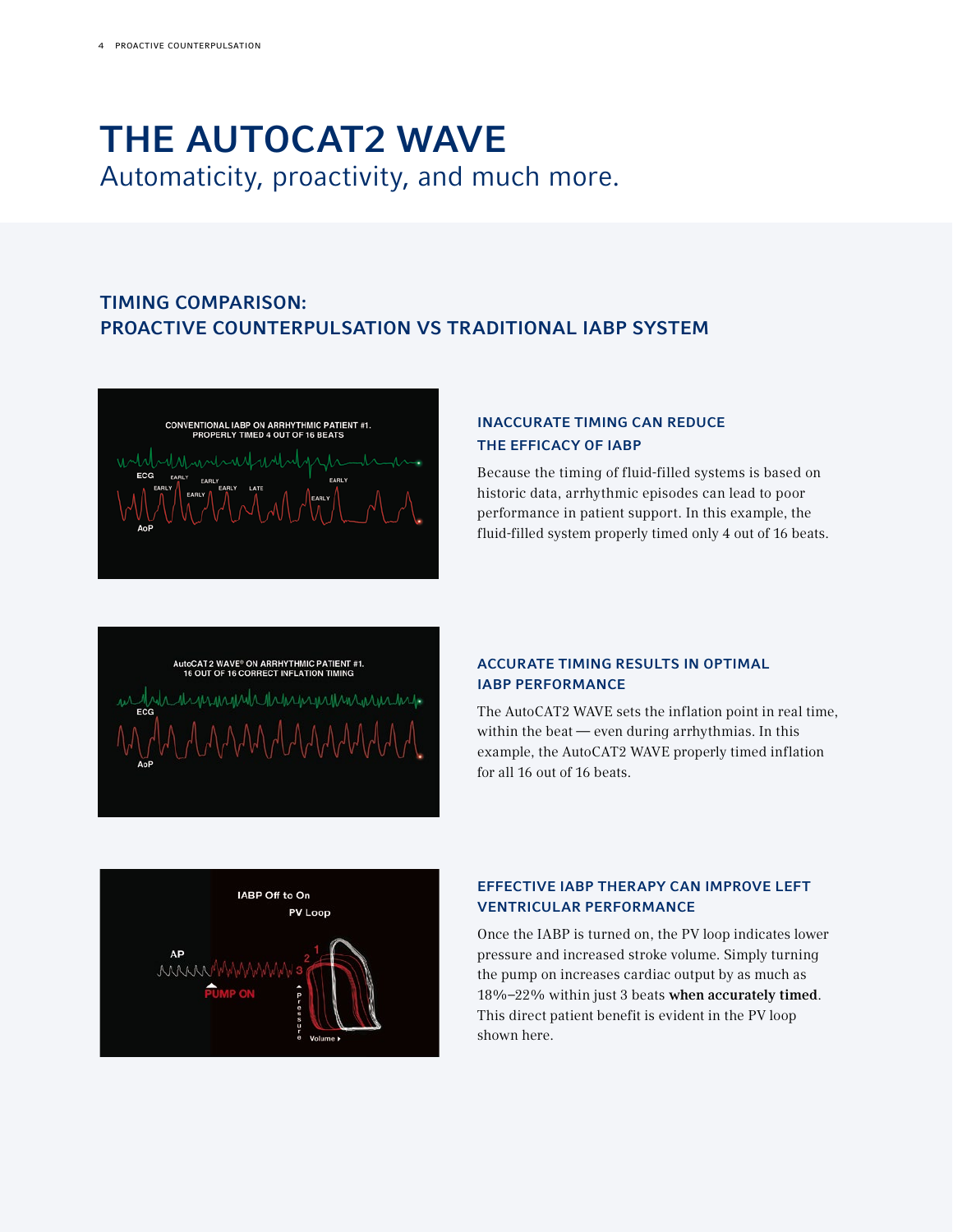**CARSO TRAVE** 

# DELIVERING A NEW LEVEL OF IABP RELIABILITY AND EASE OF USE

AutoCAT2 WAVE relies on a unique combination of FiberOptix sensor technology, aortic flow timing, proprietary WAVE software and the AutoPilot mode of operation to achieve its high level of performance — even in patients with severe arrhythmias.

- Speed-of-light AP signal transmission overcomes delays of fluid-filled systems
- Reliably anticipates and determines AV closure before it occurs
- 98% timing accuracy within 12 milliseconds (ms) even during severe arrhythmias
- WAVE algorithm sets inflation point within the beat, even during arrhythmias
- Increases time for coronary perfusion and decreases afterload
- AutoPilot mode consistently maintains triggering and timing Proprietary Best Signal Scoring software brings automaticity to a new level of reliability

# WITH THE FIRST AND ONLY PROVEN FIBEROPTIX IAB CATHETER

Arrow FiberOptix, the world's first fiber-optic IAB catheter, has been proven in thousands of patients. It is also the only one that works with the unique components of the AutoCAT2 WAVE to deliver ProActive CounterPulsation.

- Consistent AP signal: Transmits better information faster
	- Unaffected by dampening, noise, and movement; will not degrade over time
	- No maintenance of fiber-optic signal
	- No electrical interference from cautery
	- No transducer-induced motion artifact
- Back-up safety for AP signal: Should it be required, the FiberOptix catheter can be used as a traditional fluid-filled catheter
- Abrasion-resistant: The Cardiothane<sup>TM</sup> II membrane offers a unique design of abrasion resistant material with hydrophilic coating
- Universal design: Sheathed or sheathless insertion options; optional hemostasis device for post-insertion bleeding control

The accurate, real-time advantages of FiberOptix catheters are available only when the catheter is used with the AutoCAT2 WAVE pump console. However, FiberOptix can be used as a conventional catheter with any IABP, ensuring continuity and ease in cases of patient transfer.

inflation timing to mate pint of AV closure .<br>Red = Arterial pressure  $White = Calculated aortic flow$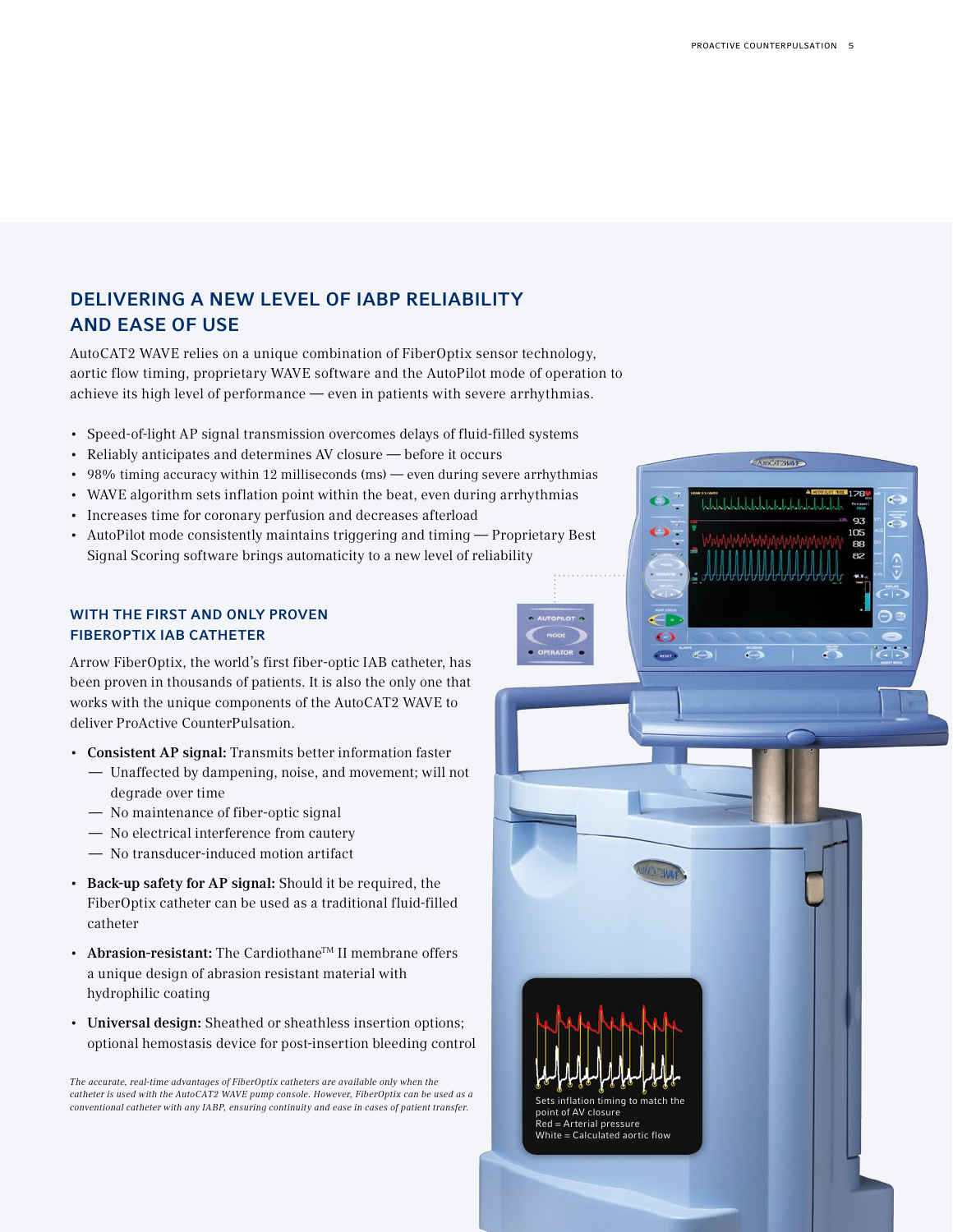# ORDERING INFORMATION

#### FIBEROPTIX 8 INTRA-AORTIC BALLOON CATHETERS

| PRODUCT<br>NUMBER | $\leq$<br>UCT<br>$\overline{a}$<br>$\mathbf{L}$<br>PRODI<br>$\hspace{0.1mm}-\hspace{0.1mm}$<br><b>DESCRI</b> | TER<br>SIZE<br><b>HE</b><br>$\overline{a}$<br>$\circ$ | BALLOON<br>VOLUME | INSERTABLE<br>LENGTH <sup>‡</sup> | O.D.<br>HETER<br>CATI | I<br>LENGT<br>ATH<br>SHE. | IL LUMEN<br>RAI<br>$\overline{\phantom{0}}$<br>$\Box$<br>$\frac{1}{2}$<br>$\qquad \qquad$<br>U | INCH)<br>MUNIXA<br>$\overline{\phantom{0}}$<br>$\stackrel{\scriptscriptstyle{\text{E}}}{\scriptscriptstyle{\text{K}}}$<br>$\hspace{0.1mm}-\hspace{0.1mm}$<br>$\geq$<br>$\Box$<br>$\geq$<br>$\overline{5}$ | BALLOON<br>MEMBRANE<br>MATERIAL | TER<br>21 AL<br>$\overline{\alpha}$<br>CATHE <sup>-</sup><br>MATER | MEMBRANE<br>LENGTH<br>BALLOON | $\mathbb{E}$<br>$\square$<br>$\vdash$<br>1Z<br>$\overline{M}$<br>$\hspace{0.1in} \rule{0.1ex}{0.1ex}$<br>$\geq$<br>DIAI |
|-------------------|--------------------------------------------------------------------------------------------------------------|-------------------------------------------------------|-------------------|-----------------------------------|-----------------------|---------------------------|------------------------------------------------------------------------------------------------|-----------------------------------------------------------------------------------------------------------------------------------------------------------------------------------------------------------|---------------------------------|--------------------------------------------------------------------|-------------------------------|-------------------------------------------------------------------------------------------------------------------------|
| IAB-05840-LWS     | IAB Catheter                                                                                                 | $8.0$ Fr.                                             | 40cc              | 27.3"<br>(69.3 cm)                | 8.0 Fr.<br>/0.105"    | 6"<br>$(15 \text{ cm})$   | .027                                                                                           | .025                                                                                                                                                                                                      | Cardiothane II                  | Polyurethane/<br>Nylon                                             | 10.2"<br>$(260$ mm $)$        | $15 \text{ mm}$                                                                                                         |
| IAB-05830-LWS     | IAB Catheter                                                                                                 | 8.0 Fr.                                               | 30 <sub>cc</sub>  | 25.3"                             | 8.0 Fr.               | 6"                        | .027                                                                                           | .025                                                                                                                                                                                                      | Cardiothane II                  | Polyurethane/                                                      | 9.1"                          | $13.9$ mm                                                                                                               |

#### REPLACEMENT INSERTION KITS

| PRODUCT NUMBER | PRODUCT DESCRIPTION                                                                                                                                                                                                                                                                                                                                                                                                       |
|----------------|---------------------------------------------------------------------------------------------------------------------------------------------------------------------------------------------------------------------------------------------------------------------------------------------------------------------------------------------------------------------------------------------------------------------------|
| IAK-06845      | Replacement Insertion Kit for use with FiberOptix 8, 30cc and 40cc (IAB-05830-LWS and IAB-05840-LWS) catheters<br>Each kit contains the following:<br>• One: 18 Ga. x 2 1/2" Arterial Needle<br>• Two: .025 x 175 cm PTFE Coated 3 mm 'J' Extra Stiff Wire Guides<br>• One: 8.0 Fr. Sheath Dilator Assembly<br>• One: 8.0 Fr. Vessel Pre-Dilator<br>• One: 8.0 Fr. Sheath with Sideport and Dilator<br>• One: #11 Scalpel |
| IAK-02691      | Driveline Tubing with Pre-Attached Arrow 30cc Pump Connector for use with Arrow pump consoles and FiberOptix 30cc IAB catheters                                                                                                                                                                                                                                                                                           |
| IAK-02692      | Driveline Tubing with Pre-Attached Arrow 40cc Pump Connector for use with Arrow pump consoles and FiberOptix 40cc IAB catheters                                                                                                                                                                                                                                                                                           |
| IAK-02263      | Driveline Tubing for use with Datascope® Balloon Pumps and FiberOptix 30cc and 40cc IAB catheters                                                                                                                                                                                                                                                                                                                         |

| AUTOCAT <sup>®</sup> 2 SERIES |                                                                                                                                                             | AERO® SERIES (AIR TRANSPORT MODEL) |                             |  |  |
|-------------------------------|-------------------------------------------------------------------------------------------------------------------------------------------------------------|------------------------------------|-----------------------------|--|--|
| PRODUCT NUMBER                | PRODUCT DESCRIPTION                                                                                                                                         | PRODUCT NUMBER                     | PRODUCT DESCRIPTION         |  |  |
| IAP-0500                      | AutoCAT 2 WAVE<br>1 (IABP) system includes:                                                                                                                 | IAP-0535                           | AERO Series: AutoCAT 2 WAVE |  |  |
|                               | • FiberOptix sensor technology<br>• WAVE algorithm-proprietary timing software <sup>†</sup><br>• Aortic flow timing method<br>• AutoPilot mode of operation | IAP-0435                           | AERO Series: AutoCAT 2      |  |  |
| IAP-0400                      | AutoCAT 2<br>1 (IABP) system includes:<br>• AutoPilot mode of operation                                                                                     |                                    |                             |  |  |

\* These products are also available in multiple languages. Contact Arrow for availability.

† U.S. Patent Nos. 6,258,035, 6,569,103, 6,887,206, and 5,913,814; additional patents pending.

‡ Sheathless insertions without hemostasis device.

CAUTION: U.S. Federal law limits this device to sale by or on order of a physician. Contents of unopened, undamaged package are sterile. Disposable. Refer to package insert for current warnings, indications, contraindicati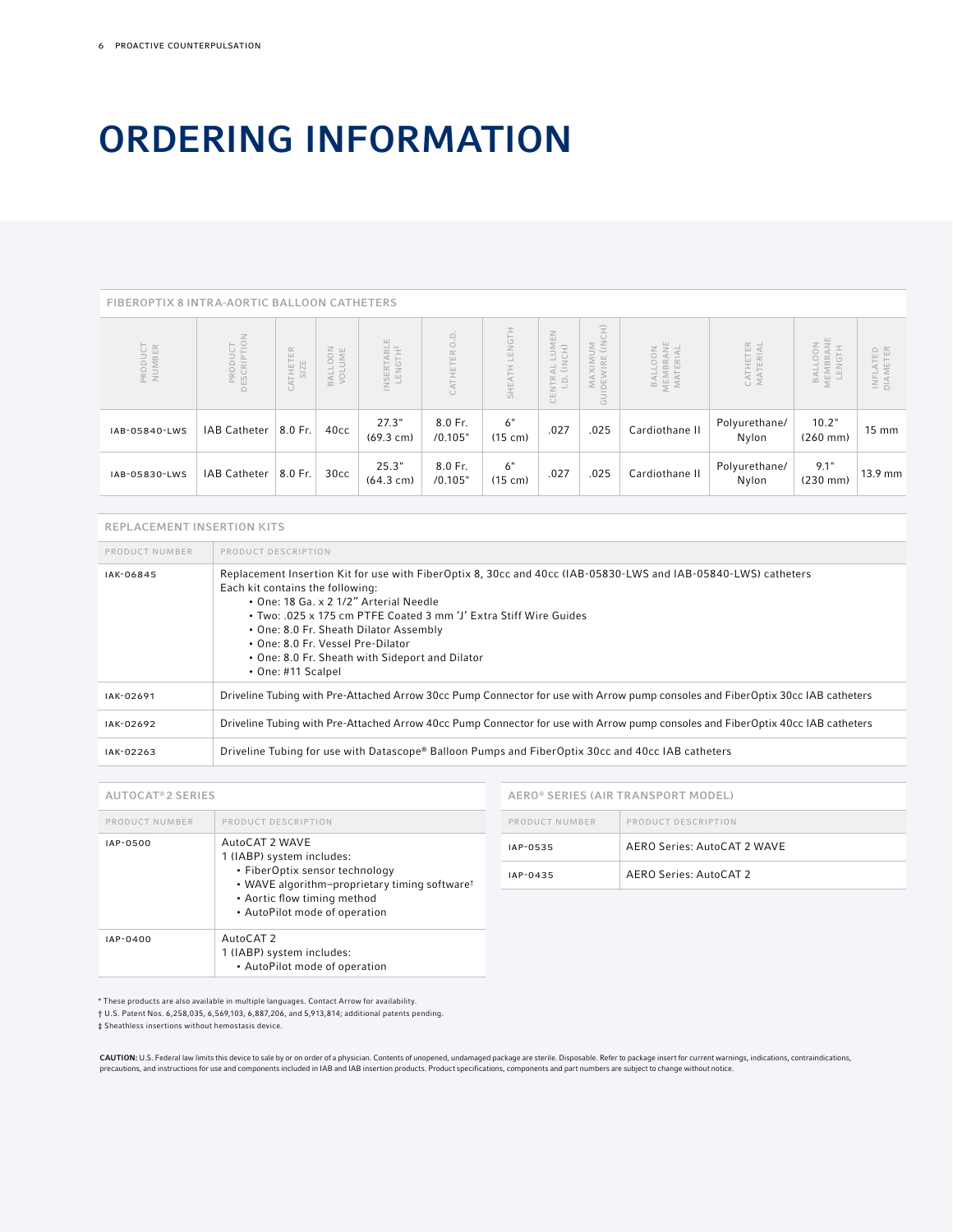Each balloon catheter is packaged with a pre-mounted hemostasis device, 60cc syringe, one-way valve, and driveline tubing for Arrow IABP consoles. Each IAB package contains an Insertion Kit (see components left) and separately packaged driveline tubing for Datascope® pump consoles. Contact customer service at 800-523-8446